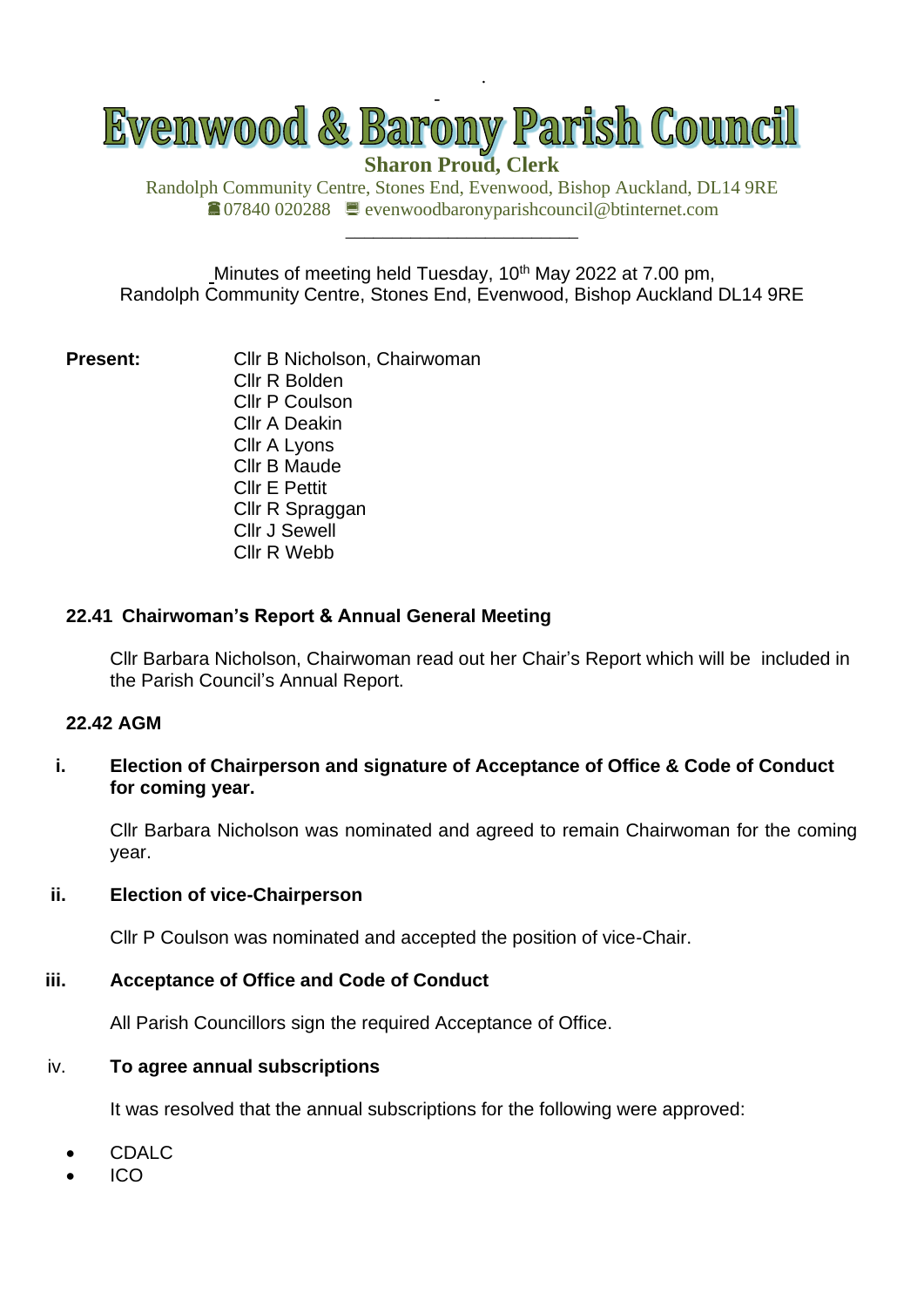## v. **To confirm minutes of meeting held Tuesday, 14 th April 2022**

The previous meeting Minutes were agreed.

# **vi. To review/amend Standing Orders/Financial Regulations & Risk Assessments**

There were no changes requested to the above.

# **vii. To consider adoption of Power of Competence and agree Statement of Intent**

It was resolved that the above will be adopted for the coming year.

## **22.43 Ordinary Meeting**

### **To accept apologies for absence**

Apologies were received from Cllr M Prince.

## **22.44 Public Participation**

A period of 15 minutes is allocated for members of the public to raise questions/concerns. Members of the public are welcome to remain after this period but cannot speak on agenda item unless invited by the Chair.

# **22.45 Clerk's tabling of correspondence and endorsing of cheques for invoices received**

The following receipts and payments were approved:

|                                          | Receipt    | Payment    |
|------------------------------------------|------------|------------|
| DCC Precept & LCTSS Grant                | £59,014.15 |            |
| Clerk's Qtr Salary                       |            | £1,036.80  |
| Northern Powergrid                       | £180.88    |            |
| Allotment rents                          | £2,450.00  |            |
| <b>HMRC VAT Reimbursed</b>               | £4,366.94  |            |
| Broadband Randolph - annual contribution |            | £120.00    |
| Queen's Jubilee seat plates              |            | £144.00    |
| <b>CDALC</b> subscription                |            | £328.99    |
| <b>Randolph Community Centre</b>         |            | £39,754.00 |
| <b>Welfare Ground Account Transfer</b>   | £8,046.05  |            |
| <b>HMRC PAYE</b>                         |            | £259.20    |
| S Dunn - Invoice 90 Welfare Ground Roof  |            | £5,898.00  |
| <b>Footballers' Annual Fees</b>          | £175.00    |            |
| Bank charges                             |            | £48.25     |
| CE Walker Grass Cutting 22022            |            | £595.20    |
| CE Walker Grass Cutting 22023            |            | £204.00    |
| Viking Paper & Ink                       |            | £60.79     |
| Welfare Ground Electricity - Apr & May   |            | £140.00    |

## **22.46 To consider maintenance and any local issues requiring attention**

• Police & Crime Commissioner, Joy Allen, attended the meeting and provided details of the Durham Police & Crime Plan and End of Year Report. It was emphasised that it is vital that incidents are reported to provide the police with vital data to allow the gathering of local intelligence to identify hot spots; this encourages the police to target their resources to prevent crime through a partnership problem solving approach.